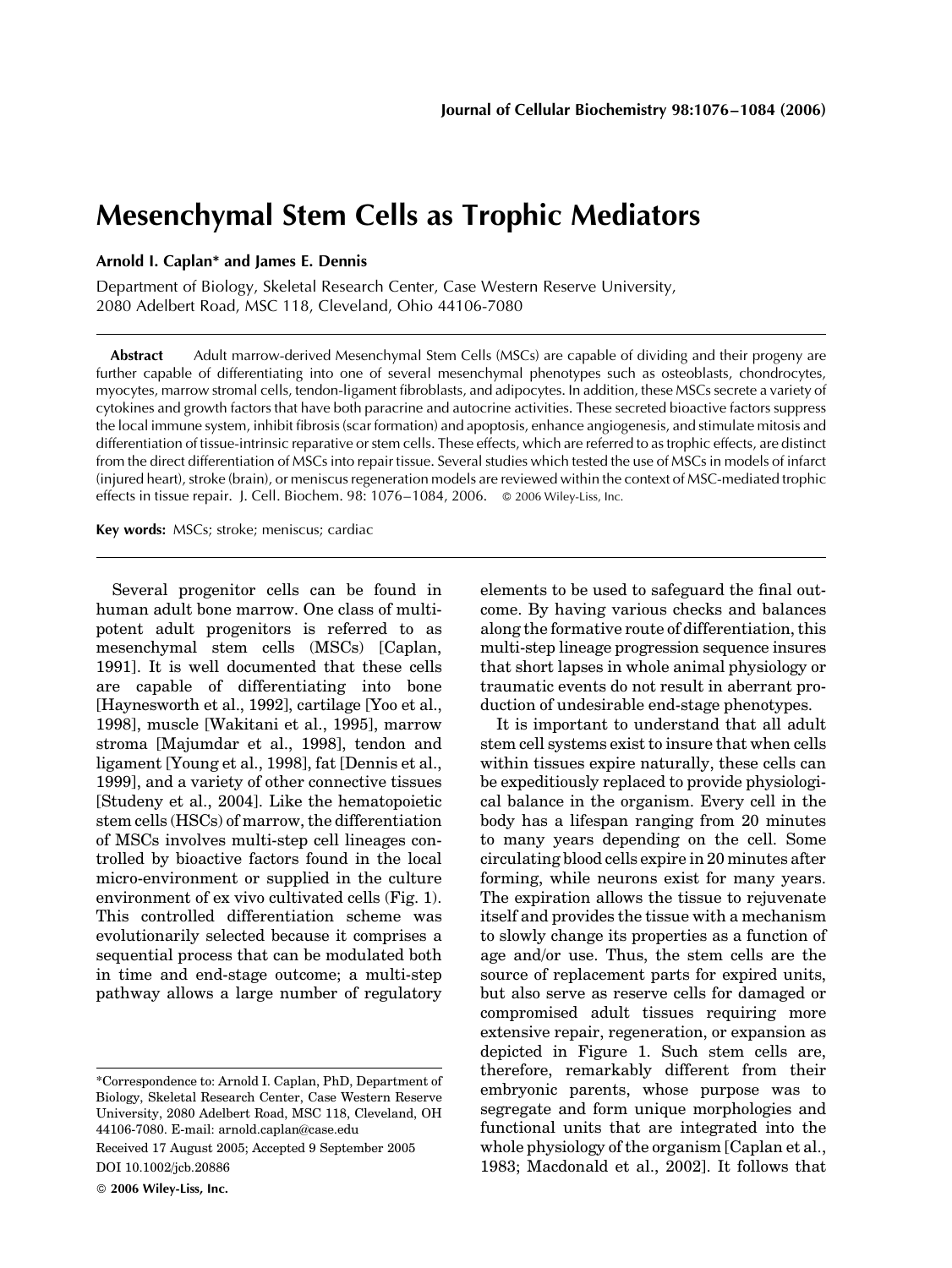

Fig. 1. Mesengenesis: A multi-potent stem cell found in adult bone marrow and other depots is capable of replicating and having its progeny differentiate along distinctive lineage pathways to produce highly specialized synthetic phenotypes that fabricate bone, cartilage, muscle, marrow stroma, tendon/ligament, and other connective tissues.

adult stem cells do not function in the embryonic microenvironment and do not respond to embryonic signaling molecules that specify tissue edges (i.e., morphologies) or those that induce an embryonic function. Lastly, the continuous turnover of cells and adult tissue components insures that the genomically controlled sequence of maturation and aging will take place within the confines of these stem cell/ tissue compartments.

# MSCS AS SECRETORY SOURCES

MSCs do more than respond to stimuli and differentiate. Long ago we documented [Haynesworth et al., 1996] that newly committed progenitors synthesize a broad spectrum of growth factors and cytokines that have effects on cells in their vicinity (Fig. 2). When comparing the cytokines and growth factors which are released from MSCs that are placed into different developmental pathways, the percent change (increase or decrease) of individual bioactive factors is relatively constant between different donors, regardless of age or health status of the donor. Some donor-specific levels of secreted bioactive factors can be tenfold different in assays of their constitutive secretion. Indeed, all cells secrete various bioactive agents that reflect both their functional status and the influence of their local microenvironments. Clearly, as MSCs enter and progress toward an end-stage phenotype, the quantity and array of secreted bioactive factors changes as the descendants of MSCs enter new lineage stages. The pattern and quantity of such secreted factors is well known to feed back on the cell itself and govern both its functional status and physiology.

Such functional (paracrine and autocrine) secretions of bioactive factors can have profound effects on local cellular dynamics. For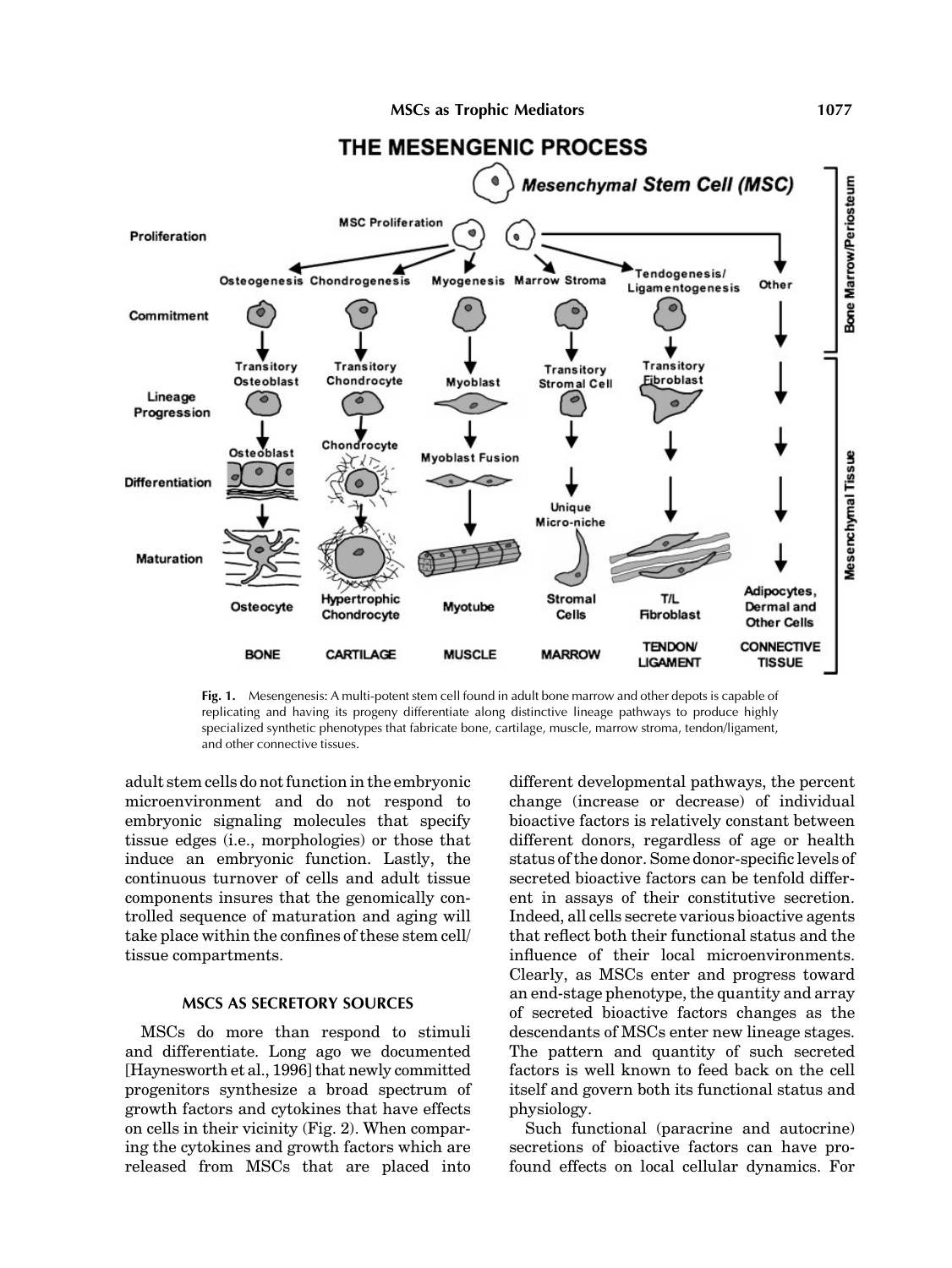1078 Caplan and Dennis



Fig. 2. The dual role of MSCs: MSCs play a central role in aspects of tissue regeneration and repair, maintenance and turnover and the control of hematopoiesis in the bone marrow. The MSCs accomplish this function by directly differentiating into specific CELLULAR phenotypes such as osteoblasts, chondrocytes, myocytes, etc. (Fig. 1) which fabricate bone, cartilage, muscle, etc. Of equal importance is the secretion of bioactive factors by MSCs that influence regeneration, turnover, and hematopoiesis. This influence is referred to as TROPHIC because the MSCs do not themselves differentiate but rather their bioactive factor secretion mediates the functional tissue outcomes.

example, the marrow stroma derived from MSCs not only provides the informational connective tissue floor space for cell anchorage, but also is hugely instructive for both vascular and hematopoietic cells [Dexter, 1989; Dexter et al., 1990]. In stroma-limited niches in marrow, different arms of the hematopoietic pathway will flourish. This growth factor/ cytokine-mediated control of hematopoiesis is highly regulated, and lawns of MSCs in culture are consequently capable of supporting full hematopoietic lineage progression [Majumdar et al., 1998].

The effects of MSC-secreted bioactive molecules can be either direct or indirect or even both: direct by causing intracellular signaling or indirect by causing another cell in the vicinity to secrete the functionally active agent.We refer to this indirect activity as TROPHIC, consistent with the original use of this word by neurobiologists to indicate the bioactive molecules released from nerve terminals that are not neurotransmitters [Singer, 1964, 1974]. As seen in Figure 2, MSCs can have two distinct functions: MSCs can provide replacement units for expired cells in mesenchymal tissues, and MSCs can have TROPHIC effects on cells in their vicinity without generating newly differentiated mesenchymal phenotypes and, thus,

also influence the regeneration of cells or tissues by purely a bioactive factor effect.

In support of this new MSC functional capacity, we review three experimental tissue repair models where introduction of MSCs can cause dramatic trophic effects without extensive differentiation of MSCs into new phenotypes: Myocardial Infarct, Stroke and Meniscus Regeneration. First, the details of how MSCs influence hematopoiesis set the stage for these three tissue effects.

#### HEMATOPOIESIS

MSCs are now known for their ability to differentiate into a number of different phenotypes or, more precisely, to express markers for a range of different cell phenotypes [Jiang et al., 2002]. Prior to the more recent discoveries of the multiple potential of MSCs, bone marrow was known primarily as a source of osteogenic cells, and cultures of bone marrow stromal cells were known to support hematopoiesis in culture [Friedenstein et al., 1974; Dexter et al., 1977]. It came to be recognized that there is a dual role of stromal cells in hematopoiesis and osteogenesis [Owen, 1985], and the repertoire of phenotypic expression was soon expanded to include adipocytes [Bennett et al., 1991], chondrocytes [Yoo et al., 1998], and then a variety of other phenotypes, such as cardiomyocytes [Jiang et al., 2002; Hattan et al., 2003] and nerve tissue [Sanchez-Ramos et al., 2000; Woodbury et al., 2000]. Hematopoietic researchers primarily focused on MSCs as ''stromal cells'' whose function was to assist HSCs and their derivative progenitors to survive and thrive. This nourishment, or provision of a stromal microenviroment, is an example of MSCs (or stromal cells) exerting a trophic effect, "trophic" from the Greek troph, to nourish.

A specific example of the interaction between MSCs and hematopoietic cells is the production of RANK ligand by MSCs, which stimulates osteoclast formation, and the production of another molecule, osteoprotegrin, which is a decoy receptor for RANK that inhibits bone formation [Takahashi et al., 1999]. Trophic effects are, as we define them here, those chemotactic, mitotic, and differentiation-modulating effects which emanate from cells as bioactive factors that exert their effects primarily on neighboring cells and whose effects never result in differentiation of the producer cell. As already stated, a prime example of this trophic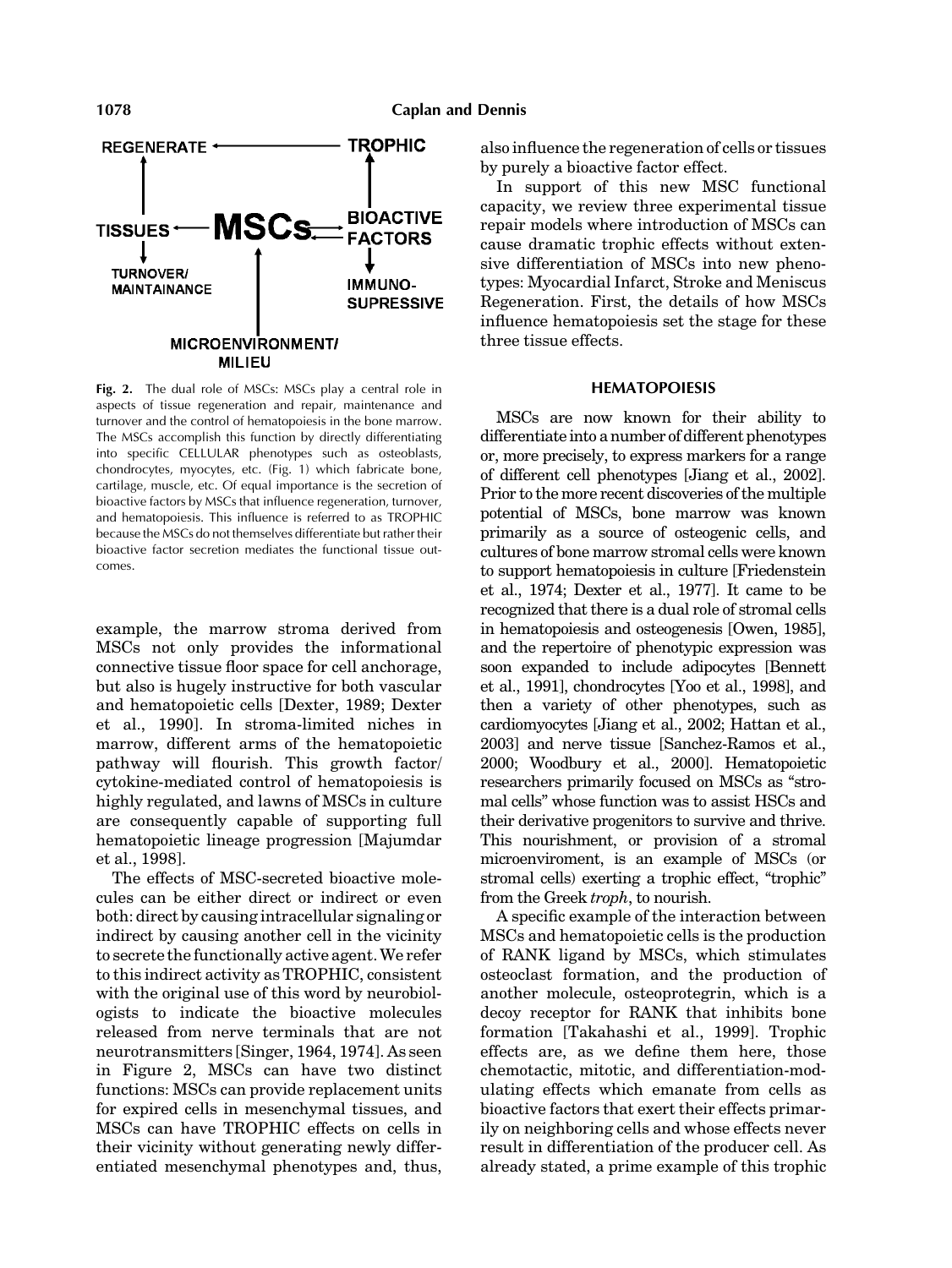action of marrow stromal cells is the support of hematopoiesis via the production of an assortment of hematopoietic cytokines, such as G-CSF, stem cell factor,M-CSF, and IL-6 [Haynesworth et al., 1996], while the MSCs do not themselves become hematopoietic.

Since these trophic effects are at play in multiple biological systems and MSCs exhibit the ability to produce a trophic effect on hematopoietic cells, we focus on how this trophic capacity might come into play for MSCs as they have been applied to the repair of different tissues. Certainly, the demonstrated ability of MSCs to differentiate into different phenotypes makes MSCs excellent candidates as therapeutic cells for the repair of damaged tissues; several laboratories have applied MSCs to tissue repair models. The results from these experiments have been mixed, such that where MSCs are sometimes shown to express differentiated markers at exceedingly low numbers, there is often a measurable therapeutic effect. In other instances MSCs may show no overt differentiation capabilities, yet still show some therapeutic value. Often, it is the trophic effect of MSCs that is likely the primary cause of the observed positive therapeutic effects. The following examples focus on MSC-mediated trophic effects in stroke, myocardial infarct, and meniscus repair.

#### **STROKE**

The brain is a complex, multi-cellular, multicompartmented organ with its various layers and compartments nurtured by the vascular system. An interruption in vascular flow or blockade results in an injury response associated with the resulting ischemia. The cumulative effect of a vascular blockage, ischemia, and injury is summarily referred to as ''stroke'' which, if severe enough, is recognized after a loss of coordinated neurological function that can be cognitive and/or physical; some restoration of function is achieved by new neurological circuits or regeneration of previous pathways.

Because published reports assert that MSCs are capable of differentiating into neural elements [Sanchez-Ramos et al., 2000; Woodbury et al., 2000], it could be argued that if MSCs were introduced into an ischemic sector of brain, newly differentiated neural elements from the MSCs could play a role in restoring pre-existing pathways or provide neural support cells that

could help to re-establish or circumvent degenerated neural components. Indeed, Chopp and his collaborators and others have shown that MSCs can promote gain of coordinated function when introduced directly or systemically into the affected brain [Chen et al., 2003; Li et al., 2005]. The most powerful data in this regard come from the MSC-mediated restoration of coordinated function in old rats by mechanisms that seem to suggest that these introduced MSCs do not differentiate into neurons or neuronal support cells (such as astrocytes, etc.). It is proposed that the MSCs supply bioactive agents that inhibit scar formation, inhibit apoptosis, increase angiogenesis, and stimulate the action of intrinsic neural progenitor cells to regenerate functional neurological pathways (synaptogenesis, neurogenesis) with the resulting gain of coordinated function.

In one study from Chopp's group, MSCs were introduced after permanent middle cerebral artery occlusion was induced by a method of intraluminal vascular occlusion in 10- to 12 month-old Wistar rats [Li et al., 2005]. Either primary rat marrow-derived or human MSCs were introduced into the affected brains by direct injection or via tail vein injection of  $3\times 10^6$  MSCs in 1 ml of PBS 1 week after the occlusion. The systemic introduction of MSCs relies on the ability of MSCs to circulate and travel to injured tissues [Chen et al., 2003]. MSC-treated rats showed reduced thickness of the scar wall that usually forms, reduced numbers of microglia macrophages within the scar wall, and increased numbers of reactive astrocytes in the scar boundary zone and in the subventricular zone. Brain tissue repair appears to persist for at least 4 months, as noted in ongoing long-term neurological studies in these older animals. It would appear that reactive astrocytes respond to MSC treatment of ischemia and promote axonal regeneration during long-term recovery [Li et al., 2005].

The experimentally introduced MSCs appear to mediate a complex sequence of events. For example, the ischemia-damaged tissue consists of a central, liquid-filled zone surrounded by a scar wall next to a transition zone that contains morphologically intact neurons. Both this liquid zone (presumably the end-product of massive cell death) and scar wall thickness are significantly reduced in MSC-treated animals. The active replacement of these zones and healing of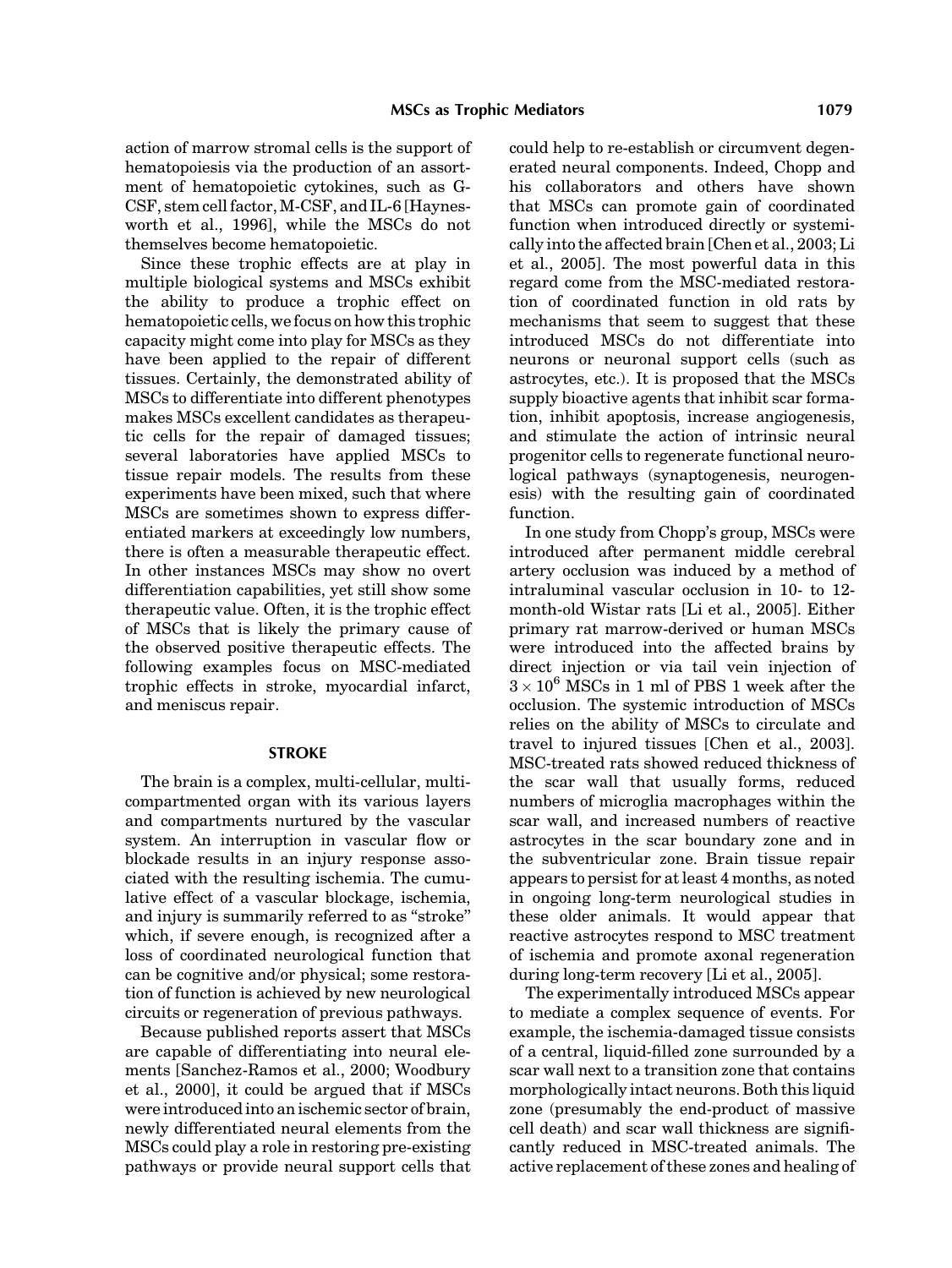the neurological tissue requires many weeks with new astrocytes (as shown by BrdU labeling) and with increased cellular dimensions compared to normal astrocytes [Li et al., 2005]. In seven of nine MSC-treated rats, long axons were oriented parallel to the processes of reactive astrocytes with axonal sprouting in the subventricular zone. As these morphological events progressed, afflicted animals recovered coordinated function as shown by the Adhesion-Removal Test (coordinated removal of small adhesive pad placed on the paw).

The MSCs had their major effects in the days following their introduction and they expired within the first weeks after introduction. These effects summarily involve inhibiting scar formation, decreasing apoptosis, promoting angiogenesis, and stimulating the intrinsic cells to support the re-establishment of the complex neurological pathways (reactive gliosis) resulting in coordinated motor and neural activity. These sequential events involve MSC-mediated parenchymal cell expression of growth and trophic factors in the post-ischemia environment that enhanced Connexin43 gap junction intercellular communication and resulted in functional recovery. Again for emphasis, the labeled MSCs did not differentiate into neural elements.

#### HEART

There are multiple studies on the use of HSCs as a cell therapeutic for the repair of heart tissue, many of them with conflicting results about whether HSCs have the capacity to differentiate into cardiomyocytes at all or, if they do have cardiomyocyte potential, whether they differentiate into cardiomyocytes at a high enough graft efficiency to have a significant effect on heart function. Whether HSCs differentiate into cardiac cells is a subject of debate [Orlic et al., 2001; Balsam et al., 2004; Kawada et al., 2004; Murry et al., 2004]; for an extensive review on this debate and on cardiac repair in general, see Laflamme and Murry [2005]. This debate aside, we focus here on the therapeutic effects ofMSCs on heart function, which leads to similar questions of whether MSCs differentiate into cardiomyocytes or provide therapeutic effects via trophic interactions.

With respect to cardiomyocyte differentiation, there is evidence that MSCs have the potential to differentiate into cardiomyocytes

when injected into mouse embryos [Jiang et al., 2002] and to express cardiomyocyte markers in vitro when cultured in the presence of the DNA demethylating agent 5-azacytidine [Hattan et al., 2003] or low levels of dexametha- $\rm{some}\,(10^{-9}\,M)$  [Shim et al., 2004]. Several groups studying the systemic or local administration of MSCs in cardiac repair models show co-localization of cardiac markers with implanted MSCs [Min et al., 2002; Shake et al., 2002; Mangi et al., 2003; Kawada et al., 2004; Nagaya et al., 2004]. However, the therapeutic contribution of MSCs to increased heart function can be caused by multiple factors including: neo-vascularization, inhibition of scarring, decreased cardiomyocyte apoptosis, increased nerve sprouting [Pak et al., 2003], and direct differentiation into cardiomyocytes. Even in studies where the contribution of donor MSCs differentiating into cardiomyocytes has been quantified [Thiele et al., 2004], it is difficult to assess what portion of the increased heart function can be ascribed toMSC-derived cardiomyocytes themselves and what contribution is attributable to those other factors. What is clear from these studies is that the administration of MSCs to the defect site resulted in increased heart function compared to controls, as shown by hemodynamic measurements (systolic and end-diastolic pressure), echocardiography, blood flow [Min et al., 2002], and systolic wall thickness and function [Shake et al., 2002].

The trophic effects of MSC administration in infarct models has not been lost on the authors of these various studies. At least a portion of the therapeutic improvement of MSC administration has been ascribed to attenuation of ventricular wall thinning [Shake et al., 2002] and increased angiogenesis [Min et al., 2002]. Recent studies [Mangi et al., 2003] document the effects of transplanted MSCs expressing the pro-survival gene Akt1, and the authors recognized that the molecules released by transplanted MSCs are important. The trophic effects of MSCs have been documented by Tang et al. [2004], who showed that MSCs implanted into ischemic myocardium simulated an increased production of vascular endothelial growth factor (VEGF), increased vascular density and blood flow, and decreased apoptosis, all of which were likely influenced by the secretion of bioactive molecules; the authors also present evidence that some MSCs differentiated directly into endothelial cells.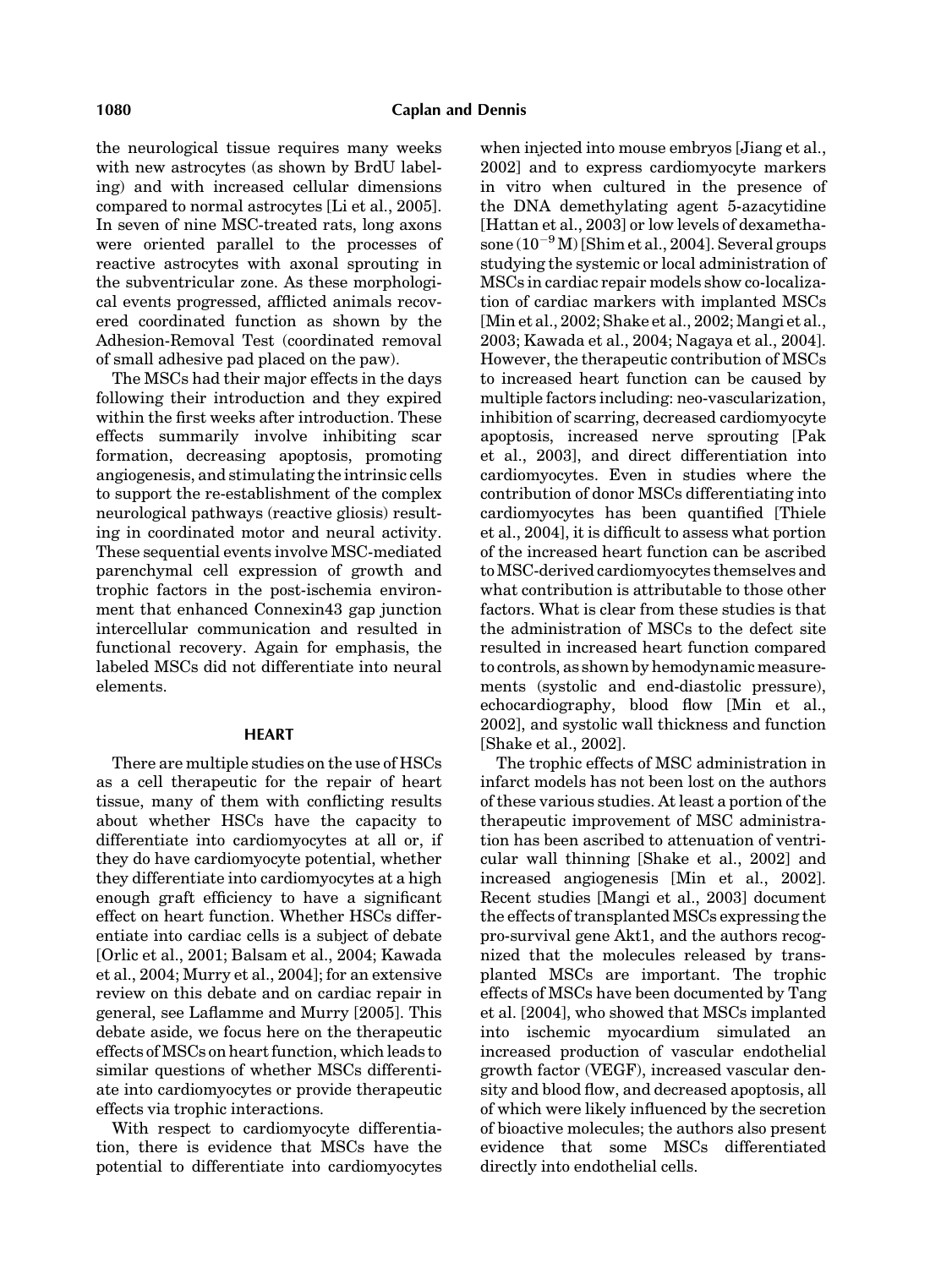

Fig. 3. Trophic mechanism of tissue repair: MSCs have the capacity to trophically mediate hematopoiesis as a natural part of homeostasis. After tissue damage, MSCs can contribute to tissue repair by entering the damaged region either as a consequence of local chemo-attractants (i.e., SDF-1) or by systemic mobilization. MSCs expanded in culture can be introduced by direct injection into the damaged tissue or systemically by intravenous injection. Once in residence in the damage site, MSCs produce an array of bioactive factors that contribute to positive repair outcomes.

The details of the mechanism(s) for repair or abrogated damage in ischemic models are complex, as shown in Figure 3. For example, stromal-cell-derived factor 1 (SDF-1) has been shown to induce stem cell homing to injured myocardium immediately post-infarction, and it has also been shown that this homing effect can be mimicked by implantation of cardiac fibroblasts stably expressing SDF-1 [Askari et al., 2003]. This study showed an increase in CD117-positive cells, which indicates an increase in endothelial progenitor cells, in agreement with results published later by De Falco et al. [2004]. In another study [Kawada et al., 2004], granulocyte colony-stimulating

factor (G-CSF) was shown to be a mobilizing factor in MSCs that have been implanted directly into the bone marrow of mice that were later injected with G-CSF, which promoted migration of the marrow MSCs into the heart after myocardial infarction. From these data, G-CSF is implicated as a general mobilization factor and SDF-1 as a chemotactic factor. What remains unclear is what the MSCs which land in the damaged tissue actually do to effect repair. Additional complexities arise in light of recent evidence that cardiac tissue may itself contain stem cells [Beltrami et al., 2003] which could be the targets of ischemia-induced signaling, such as SDF-1, or are the targets of MSC-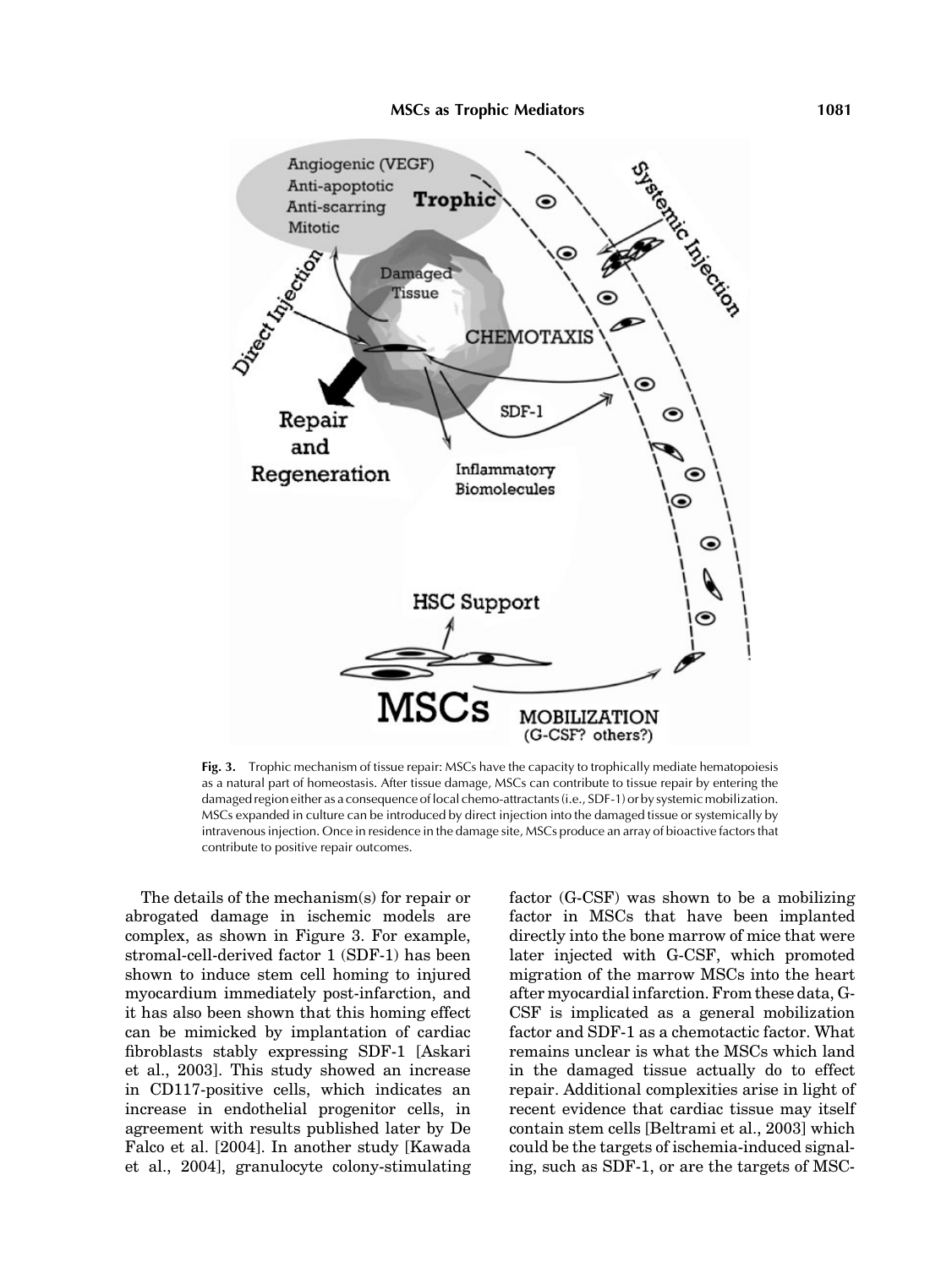derived signals. These experiments do not conclusively demonstrate the mechanism of the therapeutic effect of MSCs on the restoration of heart function, but clearly establish that there is an MSC-mediated positive effect. The data indicate that MSCs exert a significant trophic effect on heart repair with the detailed mechanism(s) to be established.

# **MENISCUS**

The meniscus is a fibro-cartilaginous structure that provides guidance and cushioning in the knee as the femoral condyle slides across the tibial plateau. The highly vascularized thickened base of the meniscus connects to the synovial-lining wall and progressively becomes thinner toward the femoral-tibial contact area. The distal third, which is progressively thinner, is avascular with the meniscal cells nurtured by the compressive–decompressive effects of the movements of the knee. Tears, rips, or other defects in this avascular distal third of the meniscus do not repair themselves and attempts to stimulate such repair have not proven successful [Arnoczky et al., 1988; Gao and Messner, 1996]. Current surgical therapy involves cutting out the damaged sector or historically completely removing the entire meniscus (partial or complete meniscectomy, respectively). The absence of the meniscus results in joint instability and eventually erosion of the knee cartilage, osteophyte formation, and progressive osteoarthritis.

Studies by Frank Barry and colleagues detail the use of an adult goat model to document the MSC-mediated regeneration of meniscus [Murphy et al., 2003]. Iliac marrow aspirates of adult goats were obtained, and the MSCs were isolated and expanded in culture. The goats were then subjected to knee surgery where the entire medial meniscus was removed and in some cases the anterior cruciate ligament (ACL) was severed, which renders the knee joint highly unstable. At 2 weeks following surgery, the goats were exercised daily for 1 hour on a treadmill. At 4 weeks following the initiation of treadmill exercise, the goats were given an injection of 10 million autologous or allogeneic MSCs in a hyaluronan delivery vehicle or, as a control, given an injection of the hyaluronan delivery vehicle without cells. The animals are sacrificed at 3 and 6 months after their original meniscectomy surgery [Murphy et al., 2003].

In the case of the control injections of hyaluronan alone, which is used clinically as a chondroprotective agent, massive cartilage erosion and osteophyte formation were noted with no obvious repair or regeneration of the missing meniscus. In animals where complete meniscal regeneration was observed, no cartilage damage was observed. The regenerated meniscus was morphologically, histologically, and immunocytochemically indistinguishable from normal meniscus [Murphy et al., 2003]. Although a detailed temporal sequence has not been established, it is probable that the injected MSCs or their secreted bioactive agents inhibited scarring and apoptosis at the cut surface, stimulated angiogenesis, and stimulated the host-derived reparative cells to proliferate and fabricate a new meniscus. Some pre-labeled MSCs could be observed in the new meniscus, but too few to account for the massive regeneration of this new tissue (unpublished observation, F. Barry).

We infer that the MSCs trophically enhanced the regeneration of the meniscus by mechanisms similar to those outlined above for heart and stroke models. It is further inferred that the capacity of MSCs to suppress the immune system and the fact that they do not express co-stimulatory molecules allows allogeneic MSCs to be as effective in meniscal regeneration as autologous MSCs.

#### **CONCLUSIONS**

MSCs can provide replacement cells for those cells that expire and can account for the support of turnover dynamics in young adults. It may be that the reduction of MSC numbers as individuals age is responsible for the loss of tissue mass such as that observed with age-related bone mass loss. The MSCs also secrete a number of bioactive factors with some of these factors acting to directly suppress immune recognition and/or the expansion of B and T cells and also provide a microenvironment that is supportive of long-term survival of HSCs and for the expansion of their progeny during hematopoiesis. In the case of severe tissue ischemia or damage, MSCs can be attracted to the damage site wherein they secrete bioactive factors that function to trophically assist the repair and regeneration process. As depicted in Figure 3, the damage site produces inflammatory signals, such as SDF-1, that may attract MSCs to the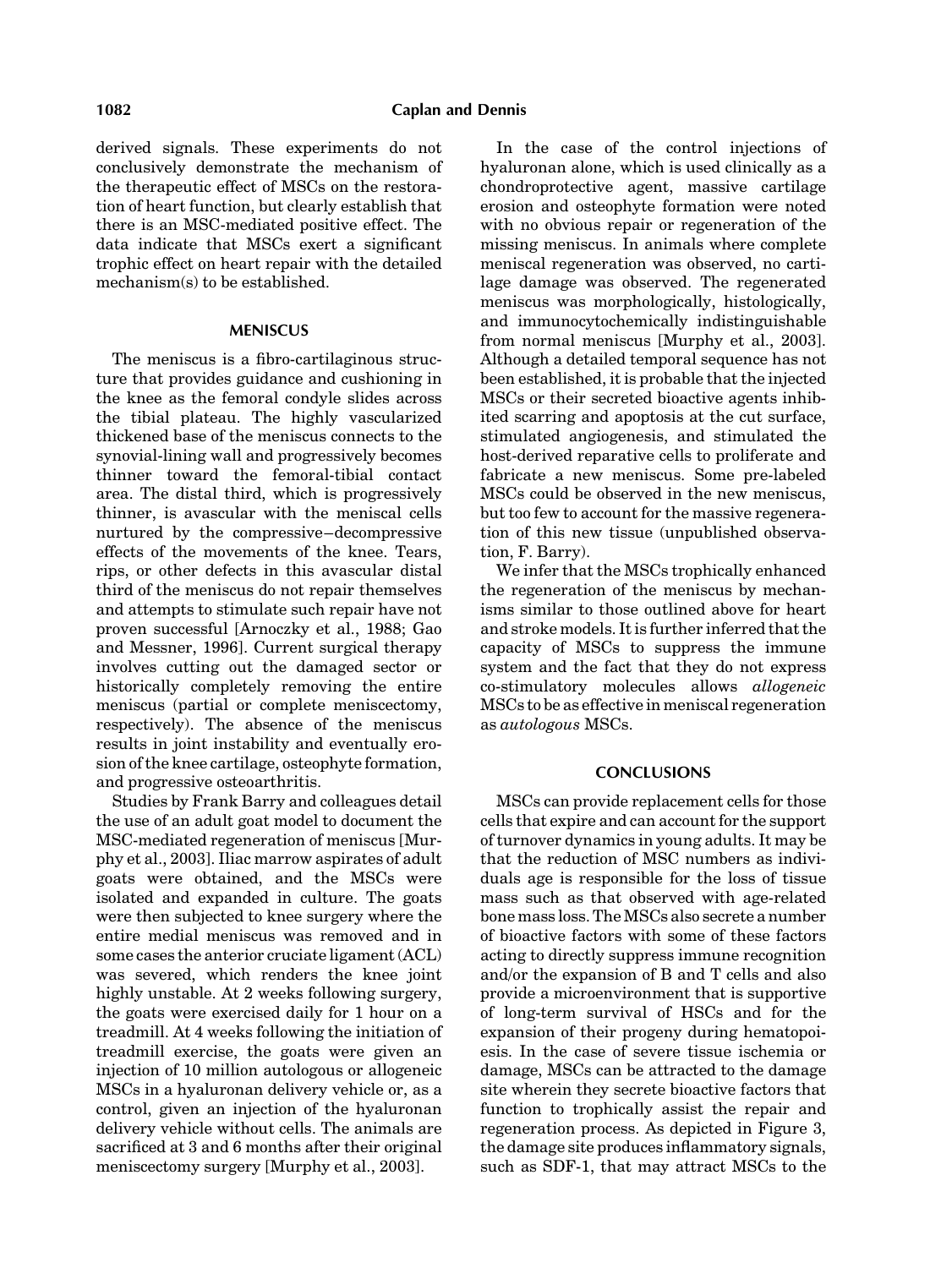injury site. The MSCs could be mobilized from the marrow or other depots or can be cultureexpanded MSCs that are delivered to the damage site either by direct or systemic injection. Once at the site of injury, MSCs produce factors that inhibit scarring (fibrosis) and apoptosis, promote angiogenesis, and stimulate host progenitors to divide and differentiate into functional regenerative units. In this light, MSCs must now be thought of as multi-drug delivery vehicles that are injury-site sensitive and/or responsive. In this regard, the trophic effects of MSCs may have profound clinical use.

# ACKNOWLEDGMENTS

We are grateful to our colleagues in the Skeletal Research Center at Case Western Reserve University for their support and assistance. Some of the studies reported here were supported by the National Institutes of Health.

#### REFERENCES

- Arnoczky SP, Warren RF, Spivak JM. 1988. Meniscal repair using an exogenous fibrin clot. J Bone Joint Surg 70A:1209–1217.
- Askari AT, Unzek S, Popovic ZB, Goldman CK, Forudi F, Kiedrowski M, Rovner A, Ellis SG, Thomas JD, DiCorleto PE, Topol EJ, Penn MS. 2003. Effect of stromal-cellderived factor 1 on stem-cell homing and tissue regeneration in ischaemic cardiomyopathy. Lancet 362:697– 703.
- Balsam LB, Wagers AJ, Christensen JL, Kofidis T, Weissman IL, Robbins RC. 2004. Haematopoietic stem cells adopt mature haematopoietic fates in ischaemic myocardium. Nature 428:668–673.
- Beltrami AP, Barlucchi L, Torella D, Baker M, Limana F, Chimenti S, Kasahara H, Rota M, Musso E, Urbanek K, Leri A, Kajstura J, Nadal-Ginard B, Anversa P. 2003. Adult cardiac stem cells are multipotent and support myocardial regeneration. Cell 114: 763–776.
- Bennett JH, Joyner CJ, Triffitt JT, Owen ME. 1991. Adipocytic cells cultured from marrow have osteogenic potential. J Cell Sci 99:131–139.
- Caplan AI. 1991. Mesenchymal stem cells. J Orthop Res 9:641–650.
- Caplan AI, Fiszman MY, Eppenberger HM. 1983. Molecular and cell isoforms during development. Science 221:921–927.
- Chen J, Li Y, Katakowski M, Chen X, Wang L, Lu D, Lu M, Fautam SC, Chopp M. 2003. Intravenous bone marrow stromal cell therapy reduces apoptosis and promotes endogenous cell proliferation after stroke in female rat. J Neurosci Res 73:778–786.
- De Falco E, Prorcelli D, Torella AR, Straino S, Iachininoto G, Orlandi A, Truffa S, Biglioli P, Napolitano M, Capogrossi MC, Pesce M. 2004. Sdf-1 involvement in endothelial phenotype and ischemia-induced recruit-

ment of bone marrow progenitor cells. Blood 104:3472– 3482.

- Dennis JE, Merriam A, Awadallah A, Yoo JU, Johnstone B, Caplan AI. 1999. A quadripotential mesenchymal progenitor cell isolated from the marrow of an adult mouse. J Bone Min Res 14:700–709.
- Dexter TM. 1989. Haemopoietic growth factors. Br Med Bull 45:337–349.
- Dexter TM, Allen TD, Lajtha LG. 1977. Conditions controlling the proliferation of haemopoietic stem cells in vitro. J Cellular Physiol 91:335–344.
- Dexter TM, Heyworth CM, Spooncer E, Ponting ILO. 1990. The role of growth factors in self-renewal and differentiation of haemopoietic stem cells. Phil Trans R Soc Lond 327:85–98.
- Friedenstein AJ, Chailakhyan RK, Latsinik NV, Panasyuk AF, Keiliss-Borok IV. 1974. Stromal cells responsible for transferring the microenvironment of the hemopoietic tissues. Cloning in vitro and retransplantation in vivo. Transplantation 17:331–340.
- Gao J, Messner K. 1996. Natural healing of anterior and posterior attachments of the rabbit meniscus. Clin Orthop 328:276–284.
- Hattan N, Kawaguchi H, Ando K, Kuwabara E, Fujita J, Murata M, Suematsu M, Mori H, Fukuda K. 2003. Purified cardiomyocytes from bone marrow mesenchymal stem cells produce stable intracardiac grafts in mice. Cardiovasc Res 65:334–344.
- Haynesworth SE, Goshima J, Goldberg VM, Caplan AI. 1992. Characterization of cells with osteogenic potential from human marrow. Bone 13:81–88.
- Haynesworth SE, Baber MA, Caplan AI. 1996. Cytokine expression by human marrow-derived mesenchymal progenitor cells in vitro: Effects of dexamethasone and il-1 alpha. J Cellular Physiol 166:585–592.
- Jiang Y, Jahagirdar B, Reinhard L, Schwartz R, Keene C, Ortiz X, Reyes M, Lenvik T, Lund T, Blackstad M, Du J, Aldrich S, Lisberg A, Largaespada D, Verfaillie C. 2002. Pluripotency of mesenchymal stem cells derived from adult marrow. Nature 418:41–49.
- Kawada H, Fujita J, Kinjo K, Matsuzaki Y, Tsuma M, Miyatake H, Muguruma Y, Tsuboi K, Itabashi Y, Ikeda Y, Ogawa S, Okano H, Hotta T, Ando K, Fukuda K. 2004. Nonhematopoietic mesenchymal stem cells can be mobilized and differentiate into cardiomyocytes after myocardial infarction. Blood 104:3581–3587.
- Laflamme MA, Murry CE. 2005. Regenerating the heart. Nature Med 23:845–856.
- Li Y, Chen J, Zhang C, Wang L, Lu D, Katakowski M, Gao Q, Shen L, Zhang J, Lu M, Chopp M. 2005. Gliosis and brain remodeling after treatment of stroke in rats with marrow stromal cells. Glia 49:407–417.
- Macdonald JM, Xu A, Kubota H, LeCluyse E, Hamilton G, Liu H, Rong Y, Moss N, Lodestro C, Luntz T, Wolfe SP, Reid LM. 2002. Liver cell culture and lineage biology. In: Lanza R, edtior. Methods of tissue engineering. New York: Academic Press.
- Majumdar MK, Thiede MA, Mosca JD, Moorman M, Gerson SL. 1998. Phenotypic and functional comparison of cultures of marrow-derived mesenchymal stem cells (mscs) and stromal cells. J Cellular Physiol 176:186– 192.
- Mangi AA, Noiseux N, Kong D, He H, Rezvani M, Ingwall JS, Dzau VJ. 2003. Mesenchymal stem cells modified